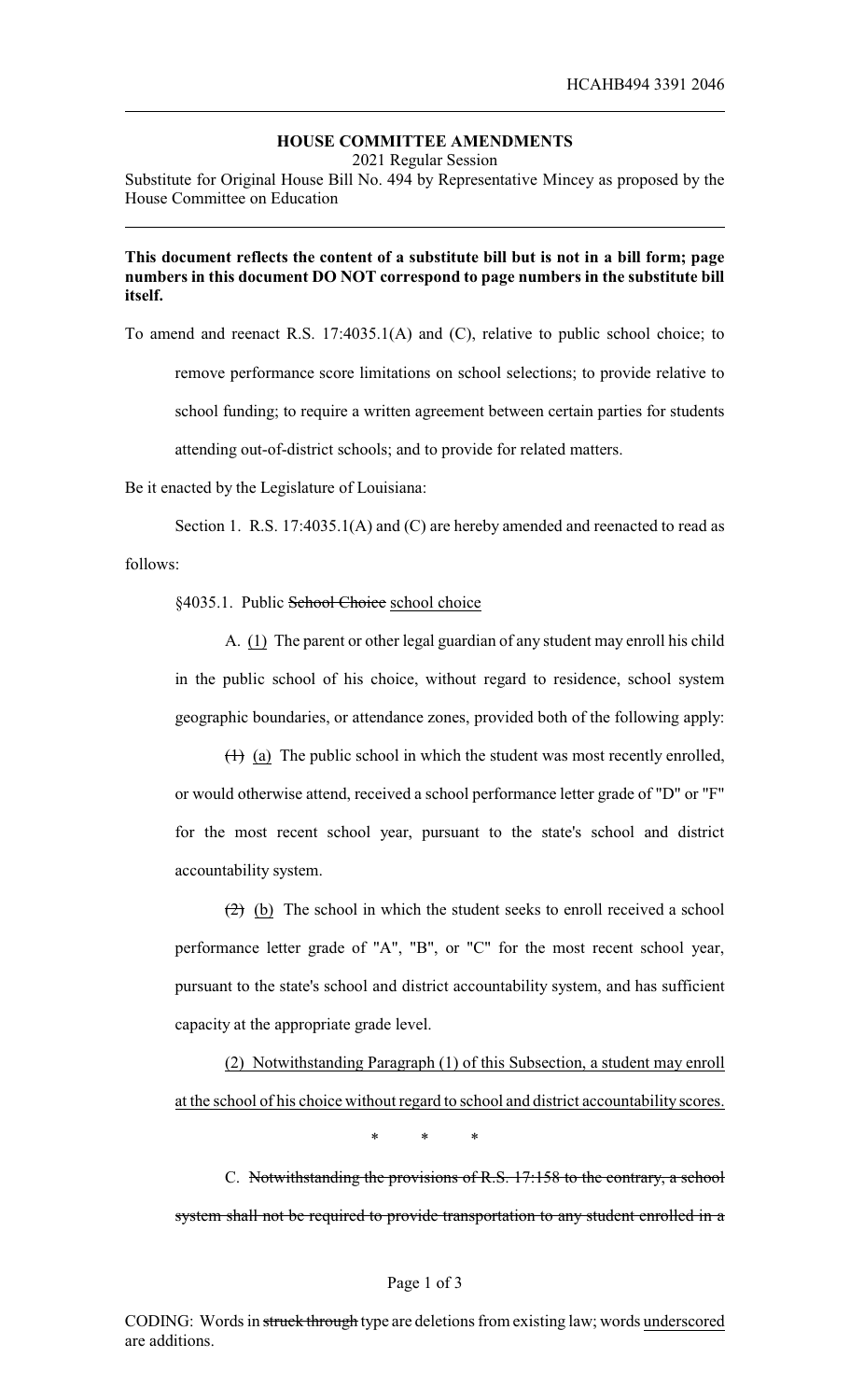public school pursuant to this Section that is located outside of the geographic boundaries of the school system in which the student resides, if providing such transportation will result in additional cost to the school system. (1) For any interdistrict school choice pursuant to Subsection A of this Section, an agreement is required, which at a minimum:

(a) Is a written agreement between the two affected public school governing authorities and a parent or legal guardian of the student.

(b) Arranges for transportation for the student to and from the admitting school.

(c) Provides for the transfer of sufficient local funds to account for the student's enrollment, including a schedule for payments.

(d) Establishes the conditions under which the agreement may be terminated prior to the end of its stated term, which shall account for the impact an early termination would have on the transfer of local funds as provided for in this Subsection.

(e) Includes an acknowledgment that the agreement does not create an entitlement to enrollment beyond the term of the agreement.

\* \* \*

## DIGEST

The digest printed below was prepared by House Legislative Services. It constitutes no part of the legislative instrument. The keyword, one-liner, abstract, and digest do not constitute part of the law or proof or indicia of legislative intent. [R.S. 1:13(B) and 24:177(E)]

HB Draft 2021 Regular Session

**Abstract:** Requires a written agreement between affected public school governing authorities and a parent for a student to attend the public school in another district.

Present law allows parents to enroll children in the public school of their choice, without regard to residence, school system geographic boundaries, or attendance zones, if both of the following apply:

- (1) The public school in which the student was most recently enrolled or would otherwise attend received a school performance letter grade of "D" or "F" for the most recent school year.
- (2) The school in which the student seeks to enroll received a school performance letter grade of "A", "B", or "C" for the most recent school year and has sufficient capacity at the appropriate grade level.

#### Page 2 of 3

CODING: Words in struck through type are deletions from existing law; words underscored are additions.